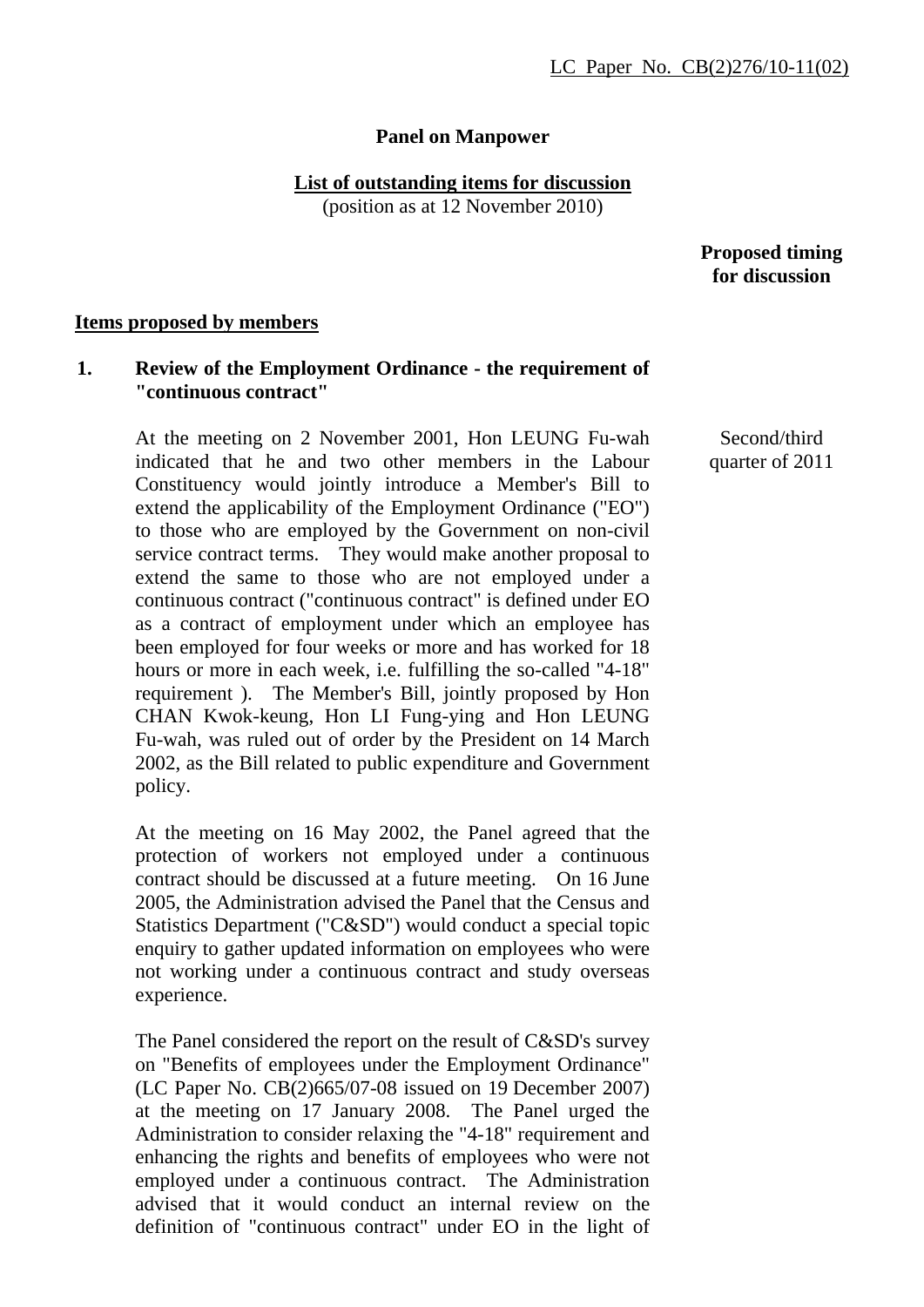recent developments in the labour market. The Administration further advised in its letter dated 5 March 2008 that given the complexity of the subject, the review would take time. The Administration's response was circulated to members vide LC Paper No. CB(2)1308/07-08 on 10 March

In their letter dated 14 October 2008, Hon WONG Kwok-kin, Hon WONG Kwok-hing, Hon IP Wai-ming and Dr Hon PAN Pey-chyou requested the Government to review EO, in particular the "4-18" requirement.

### **2. Establishment of a central compensation insurance fund**

2008.

Following the "911" terrorist attack in 2001 and the outbreak of SARS in 2003, there were concerns over the potential non-availability of employees' compensation insurance ("ECI") cover for certain risks e.g. infectious diseases.

On 19 May 2005, the Panel was briefed on the proposed measures to improve the ECI system in Hong Kong. The Administration presented its research findings on the operation of the ECI schemes in some overseas countries and the views received from the insurance industry. As replacing a private market by a central ECI scheme would have significant impact on insurers, the Labour Advisory Board ("LAB") agreed to test run a "residual scheme" proposed by the Hong Kong Federation of Insurers. The scheme sought to act as a market of last resort to assist employers who had difficulties finding ECI cover. At the meeting, the Panel urged the Administration that, while introducing the residual scheme, it should also consider pursuing a central ECI scheme in the long run.

At the meeting on 15 March 2007, the Panel was briefed on the structure and mode of operation of the Employees' Compensation Insurance Residual Scheme ("the Scheme"), scheduled to be launched by the insurance industry on 1 May 2007. The Panel was advised that a mid-term review of the progress of the Scheme would be conducted one year after implementation and an overall review after operating the Scheme for two years.

The outcome of the review of the Scheme was circulated to members vide LC Paper No. CB(2)2509/08-09 on 22 September 2009.

To be confirmed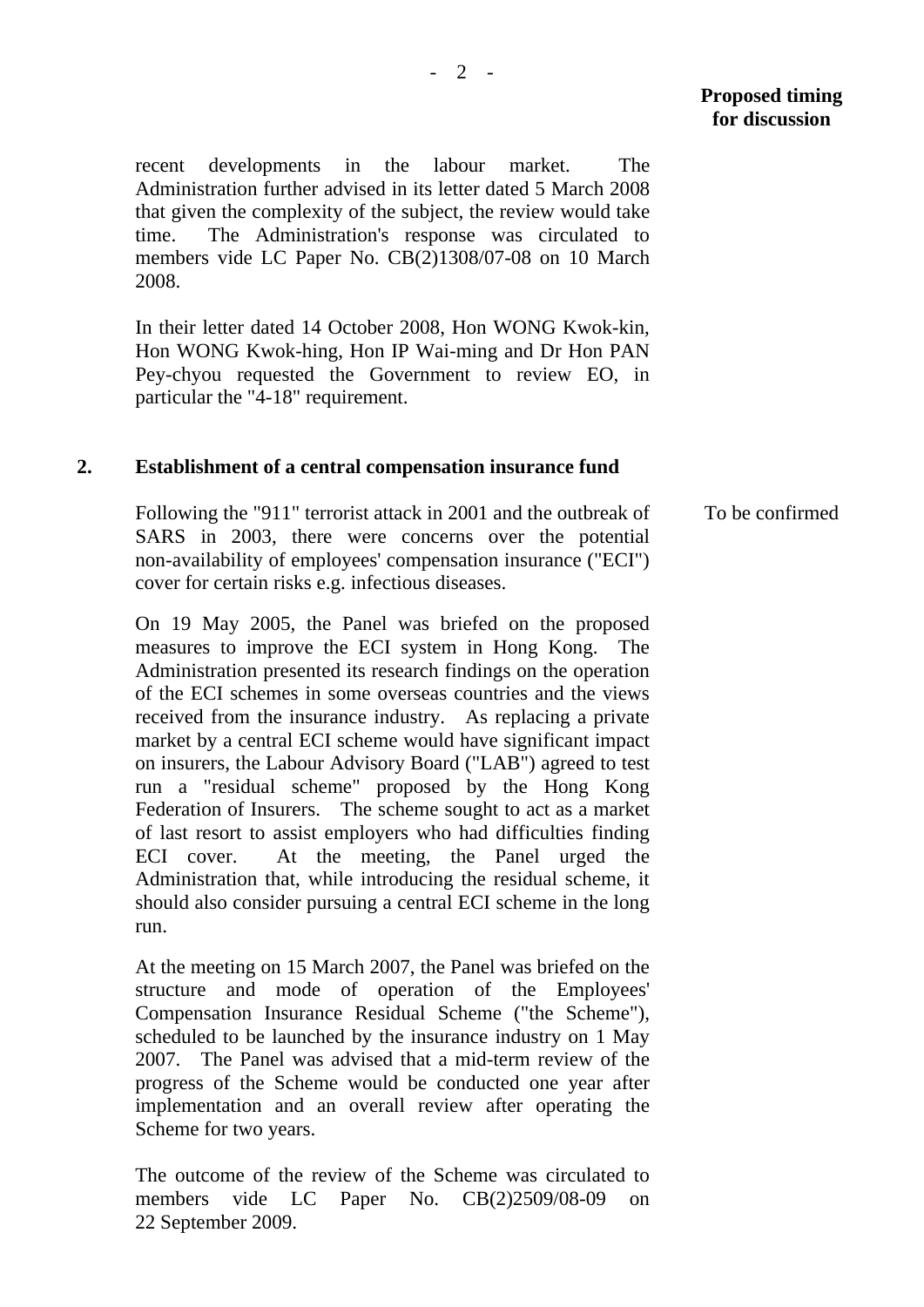At the Panel meeting on 19 February 2009, Hon LEE Cheuk-yan proposed that the employee compensation for injury/death caused by accidents en route to work be discussed by the Panel.

### **3. Progress of establishment of a Qualifications Framework**

Hon CHAN Yuen-han, Hon WONG Kwok-hing and Hon KWONG Chi-kin suggested in their letter dated 16 December 2004 that the progress of the establishment of the Qualifications Framework ("QF") proposed by the Administration should be discussed by the Panel.

The Accreditation of Academic and Vocational Qualifications ("AAVQ") Bill was introduced into the Legislative Council on 6 July 2005. At the House Committee meeting on 8 July 2005, a Bills Committee was formed to scrutinise the Bill. The Bills Committee completed its scrutiny of the Bill on 27 March 2007. The Bill, with amendments, was enacted on 2 May 2007. The AAVQ Ordinance commenced full operation on 5 May 2008.

The Administration reported to the Panel the progress of implementation of the QF at its meetings on 23 October 2008, 16 July 2009, 22 October 2009, 17 June 2010 and 21 October 2010. It will further report progress to the Panel in due course.

# **4. Working group's findings on the study on recognition of sick leave certificates issued by registered chiropractors as valid sick leave certificates**

The item was proposed by Hon CHAN Yuen-han, Hon WONG Kwok-hing and Hon KWONG Chi-kin on 8 April 2005. They considered that EO should be amended to recognise sick leave certificates issued by registered chiropractors as valid sick leave certificates.

Hon WONG Kwok-hing raised the subject again at the meeting on 18 January 2007. According to the Administration, a working group, comprising officers from different departments and bureaux, had been set up to study the issues pertinent to the recognition of medical treatment, examination and certification given by registered chiropractors for entitlement of employee benefits under the relevant labour legislation. Members noted Second quarter of 2011

 First quarter of 2011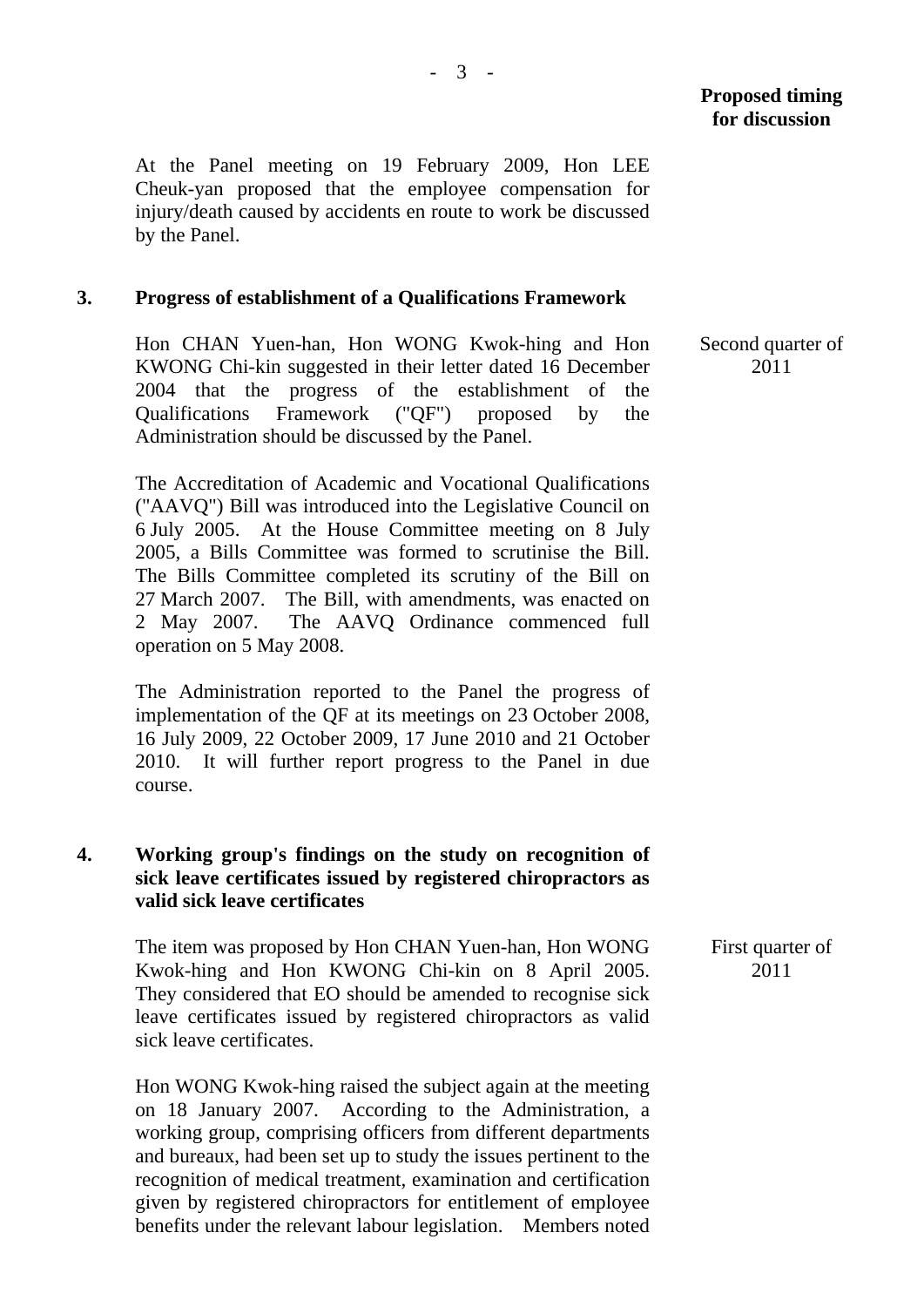**Proposed timing for discussion** 

that the Administration would revert to the Panel on its findings and recommendations when the working group completed the study.

In their letter dated 14 October 2008, Hon WONG Kwok-kin, Hon WONG Kwok-hing, Hon IP Wai-ming and Dr Hon PAN Pey-chyou requested that the issue be discussed by the Panel.

### **5. Paternity leave**

On 21 June 2006, Hon WONG Kwok-hing raised a question on paternity leave at the Council meeting. In response to his request, the Administration sought the advice of the Equal Opportunities Commission and the Department of Justice and responded on 11 October 2006 that it was unlikely that any lack of legislation for paternity leave would constitute family status discrimination under the Family Status Discrimination Ordinance.

In their letter dated 14 October 2008, Hon WONG Kwok-kin, Hon WONG Kwok-hing, Hon IP Wai-ming and Dr Hon PAN Pey-chyou requested that the provision of paternity leave be discussed by the Panel. Noting that the Administration was studying the feasibility of legislating for paid paternity leave, Hon LEUNG Yiu-chung requested that a progress report should be submitted to the Panel. The Administration advised the Panel at the meeting on 17 June 2010 that the study was expected to be completed in the first half of 2011.

## **6. Provision of employment-related transport subsidy**

At the meeting on 21 January 2009, members passed a motion urging the Administration to cancel the one-year subsidy duration of the Transport Support Scheme ("TSS") for the four remote districts and to extend TSS to all districts and relax its coverage to include part-time workers. The Administration held the view that providing the subsidy on a permanent basis departed from the objective of TSS. The Administration's response to the motion was circulated to members vide LC Paper No. CB(2)1027/08-09 on 6 March 2009. The Administration undertook to review TSS one year after the implementation of the relaxation measures i.e. July 2009.

The Panel discussed the progress of the review of TSS at the meeting on 19 November 2009. At the special meeting on Mid-2011

November 2010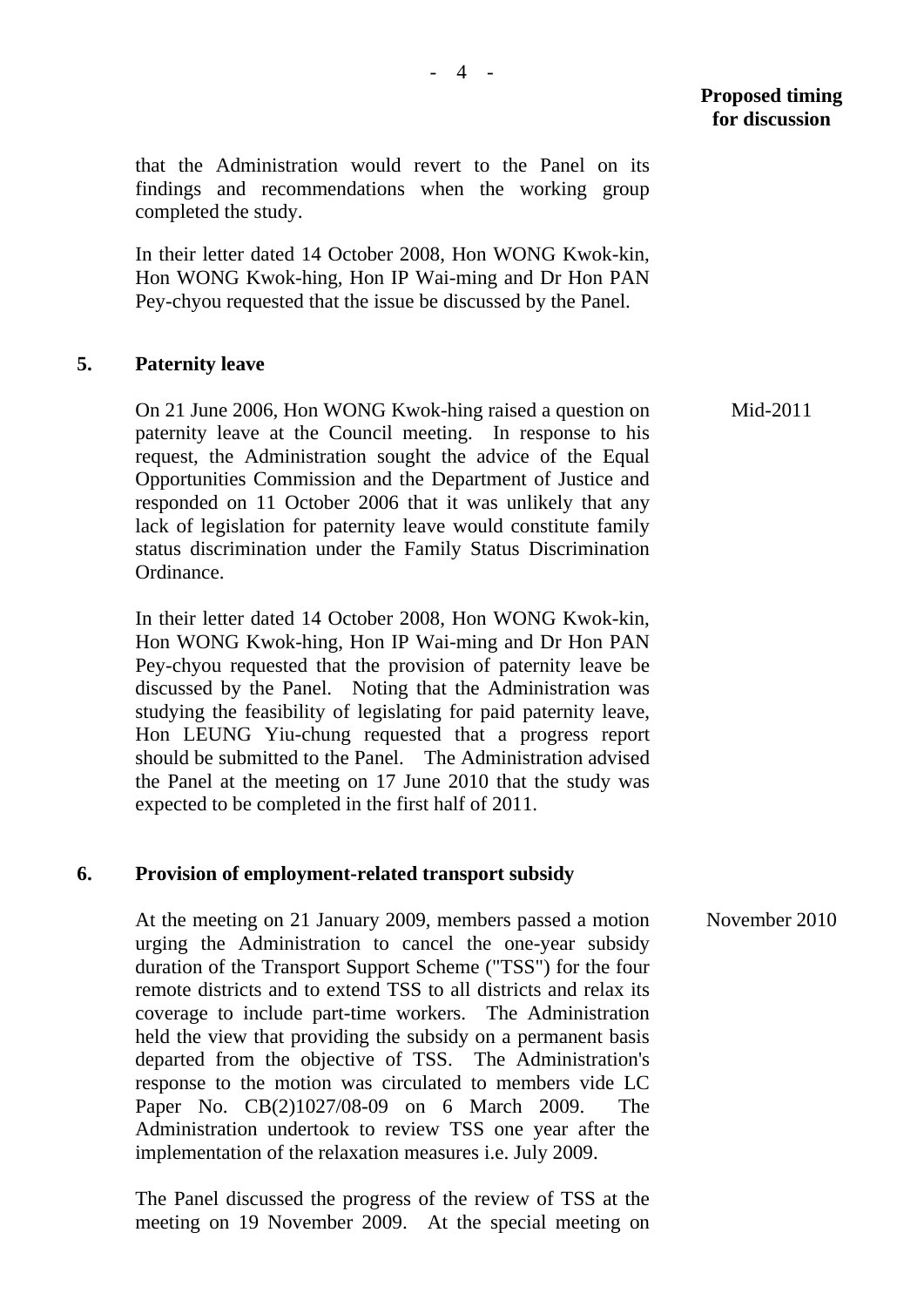14 January 2010, the Panel received the views of deputations on TSS and continued discussion with the Administration regarding the progress of its review of TSS. The Administration advised that it would report the outcome of the review to the Panel as soon as possible.

The Financial Secretary announced in the 2010-2011 Budget Speech that the Labour and Welfare Bureau would complete by the end of 2010 a study on ways to reduce the burden of travelling expenses borne by the working poor in Hong Kong. Before the completion of the study, the existing TSS would remain in force. The Administration informed the Panel that it would report the outcome of the review of TSS to the Panel when ready.

The Panel will discuss the provision of employment-related transport subsidy at a special meeting in November 2010.

The Administration intends to brief the Panel on the Work Incentive Transport Subsidy Scheme in December 2010.

# **7. Mandatory wage requirement for non-skilled workers engaged in government service contracts after the implementation of the statutory minimum wage**

At the Bills Committee on Minimum Wage Bill meeting on 28 September 2009, members requested the Administration to provide a paper on the subject for discussion by the Panel. First quarter of 2011

## **8. Measures to tackle the problem of false self-employment**

At the meeting on 19 November 2009, in the context of discussing the item "Employees" vis-à-vis "Self-employed persons", members expressed concern about the proliferation of false self-employment. Members requested the Administration to provide in one year's time statistics on cases relating to claims of false self-employment, together with an analysis of the problem, for follow-up discussion by the Panel. At the meeting on 17 June 2010, the Administration advised that it planned to provide the relevant statistics and analysis of the problem at the end of 2010.

 Second/third quarter of 2011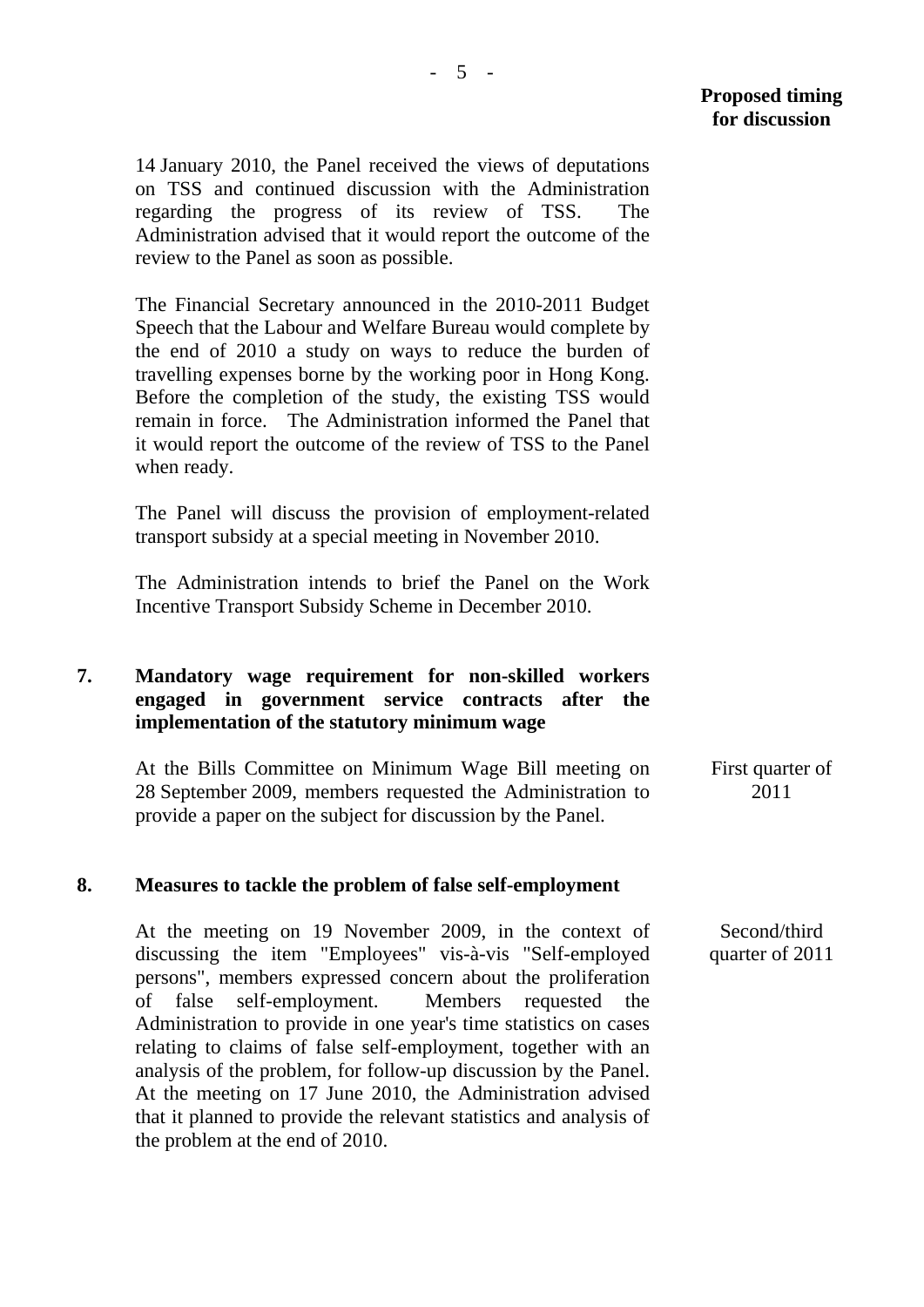Second/third quarter of 2011

## **9. Regulatory framework governing work safety and occupational health in the construction industry**

At the meeting on 14 December 2009, Hon LEE Cheuk-yan expressed concern about the need to conduct a comprehensive review of the existing regulatory framework governing occupational safety and health in the construction industry, with a view to mapping out comprehensive plans and strategies for enhancing industrial safety at construction sites. He suggested that the issue be discussed by the Panel at a future meeting.

# **10. Implementation of the Employment (Amendment) Ordinance 2010**

 The item was referred to the Panel by the Bills Committee on Employment (Amendment) Bill 2009. The Administration was requested to keep records as far as practicable on the time required to complete the relevant procedures for the Commissioner for Labour to give consent for prosecution, and review the implementation of the Amendment Ordinance one year after its commencement, including the Commissioner for Labour's consent for prosecution and other procedural requirements, and report to the Panel. July 2011

## **11. Implementation of the Minimum Wage Ordinance**

 At the meetings of the Bills Committee on Minimum Wage Bill, the Administration undertook -

- (a) to brief the Panel on its guidelines on statutory minimum wage ("SMW") for employers and employees before the commencement of the Minimum Wage Ordinance; December 2010
- (b) to advise the Panel of the party responsible for bearing the costs for assessment of the degree of productivity of persons with disabilities ("PWDs") before the commencement of the Minimum Wage Ordinance; and December 2010
- (c) to review the special arrangement for PWDs in the light of operational experience within two years of the implementation of SMW and report the results to the Panel. To be confirmed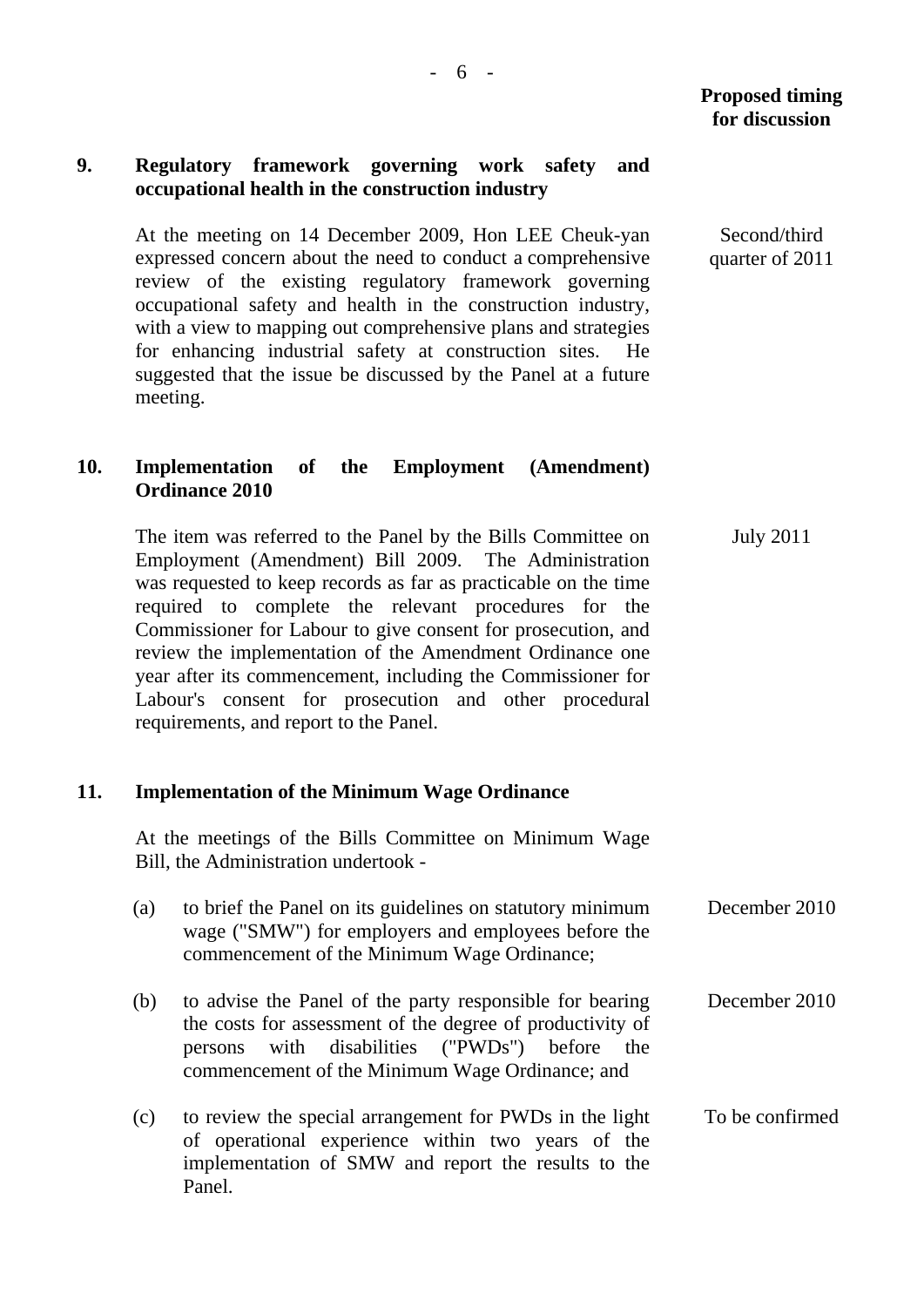At the Panel meeting on 17 June 2010, Hon IP Wai-ming suggested discussing the adequacy of manpower resources for enforcement of the Minimum Wage Ordinance. The Administration advised that appropriate measures and strategies would be adopted in order to safeguard employees' entitlements to SMW and resources required would be handled according to the established mechanism. A written response was provided on 21 June 2010 to the Bills Committee on Minimum Wage Bill which had raised the issue (LC Paper No. CB(2)1890/09-10(01)).

## **12. Legislative proposal on compulsory reinstatement and re-engagement**

 At the Panel meeting on 17 June 2010, the Administration advised that the LAB would re-visit the legislative proposal on compulsory reinstatement and re-engagement in respect of cases of unreasonable and unlawful dismissal, taking into account the implications of the Employment (Amendment) Ordinance 2010, and that it would revert to the Panel at the earliest opportunity. At the Panel meeting on 14 October 2010, Hon WONG Kwok-hing suggested that the subject should be discussed by the Panel. Second quarter of 2011

#### **13. Mental impairment arising from occupational injury**

 In his letter dated 10 May 2010 (LC Paper No. CB(2)1589/09-10(01)), Dr Hon PAN Pey-chyou expressed concern about the definition of occupational injury under the Employees Compensation Ordinance, and whether the Ordinance would cover mental impairment arising from occupational injury. He proposed that mental impairment arising from occupational injury should be discussed by the Panel. To be confirmed

#### **14. Standard working hours**

 At the Panel meeting on 14 October 2010, Hon WONG Kwok-hing suggested that the subject should be discussed by the Panel. To be confirmed